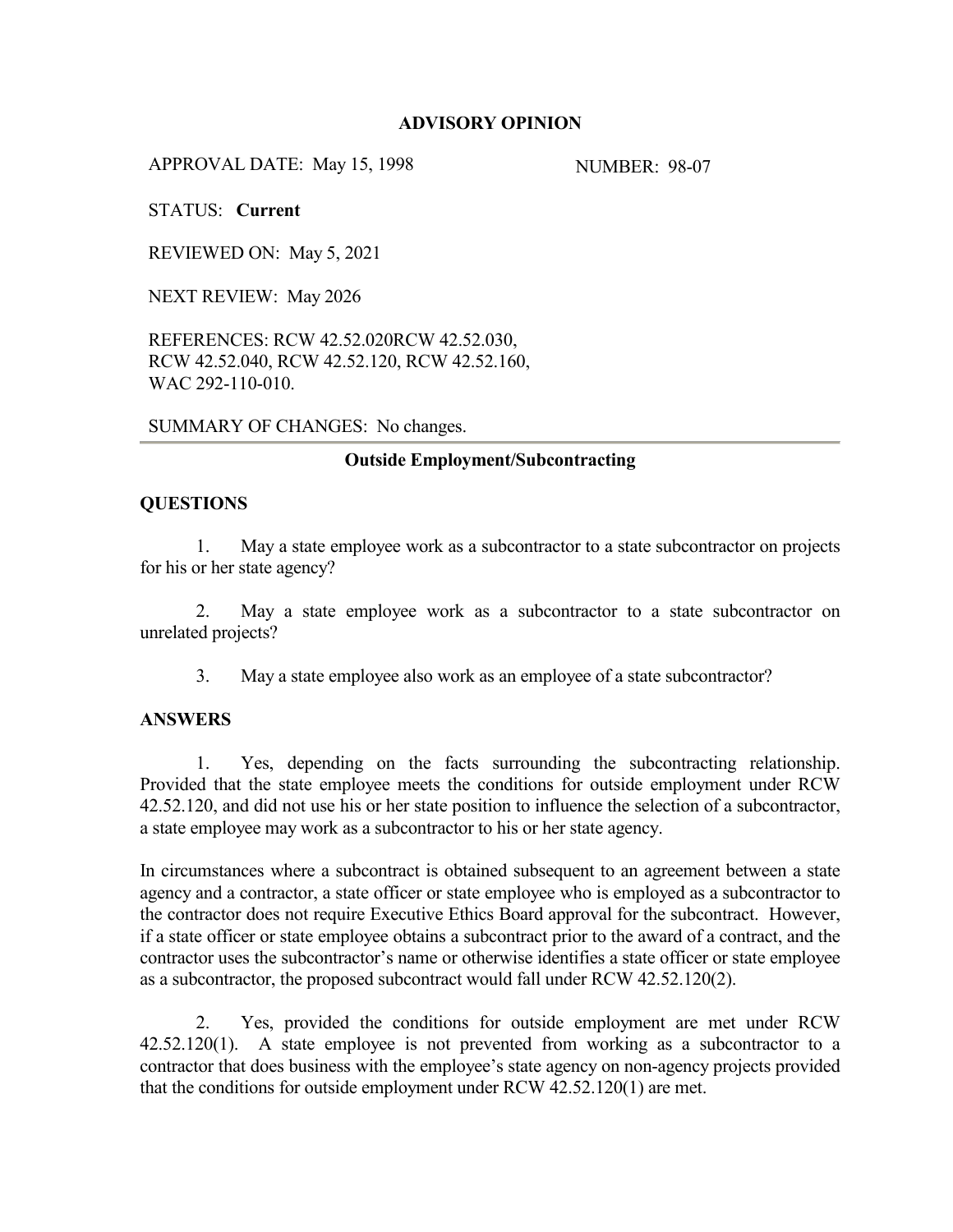3. Yes, as long as the state employee does not have a conflict of interest under any specific provision of RCW 42.52. There is no provision in RCW 42.52 that prohibits a state employee from working as an employee of a state contractor. Such employment, however, may be limited by provisions that establish ethical guidelines for acceptable outside employment including, but not limited to, RCW 42.52.020, Activities incompatible with official duties; RCW 42.52.030, Financial interests in transactions; RCW 42.52.040, Assisting in transactions; and, RCW 42.52.120, Compensation for outside activities; and, any applicable agency policy.

# **ANALYSIS**

Washington State University's central computer control and monitoring system uses a standardized technology provided by a sole source subcontractor. Although the subcontractor's employees do part of the installation work during capital projects, others may also be hired to perform specific installations. One of those hired by the subcontractor has been a control technician who works for Facilities Operations at Washington State University. The technician's primary duties are to install, maintain, and replace control systems for the state agency. These duties are not regulatory in nature.

Because the control technician is performing substantially similar work as both a state employee and a subcontractor, concern has been expressed that the similarity of the work itself may create a conflict of interest under the state's ethics law. A related concern is that the control technician could be assigned to perform state work in a facility where he also works as a subcontractor, thus providing him with an opportunity to use state time and resources to perform his subcontracting work. Based on these concerns, the agency has requested an interpretation of whether outside work as a subcontractor necessarily violates one or more provisions of RCW 42.52.

Outside employment is regulated under RCW 42.52.120. If a state officer or state employee intends to engage in outside employment, and is not seeking a contract or grant with a state agency, the conditions under RCW 42.52.120(1) apply. This subsection provides that a state officer or state employee may not receive any thing of economic value under any contact or grant outside of his or her official duties unless each of the following conditions are met:

(a) The contract or grant is bona fide and actually performed;

(b) The performance or administration of the contract or grant is not within the course of the officer's or employee's official duties, or is not under the officer's or employee's official supervision;

(c) The performance of the contract or grant is not prohibited by RCW 42.52.040 or by applicable laws or rules governing outside employment for the officer or employee;

(d) The contract or grant is neither performed for nor compensated by any person from whom such officer or employee would be prohibited by RCW 42.52.150(4) from receiving a gift;

(e) The contract or grant is not one expressly created or authorized by the officer or employee in his or her official capacity.

Under RCW 42.52.010(6) a contract includes an employment contract.